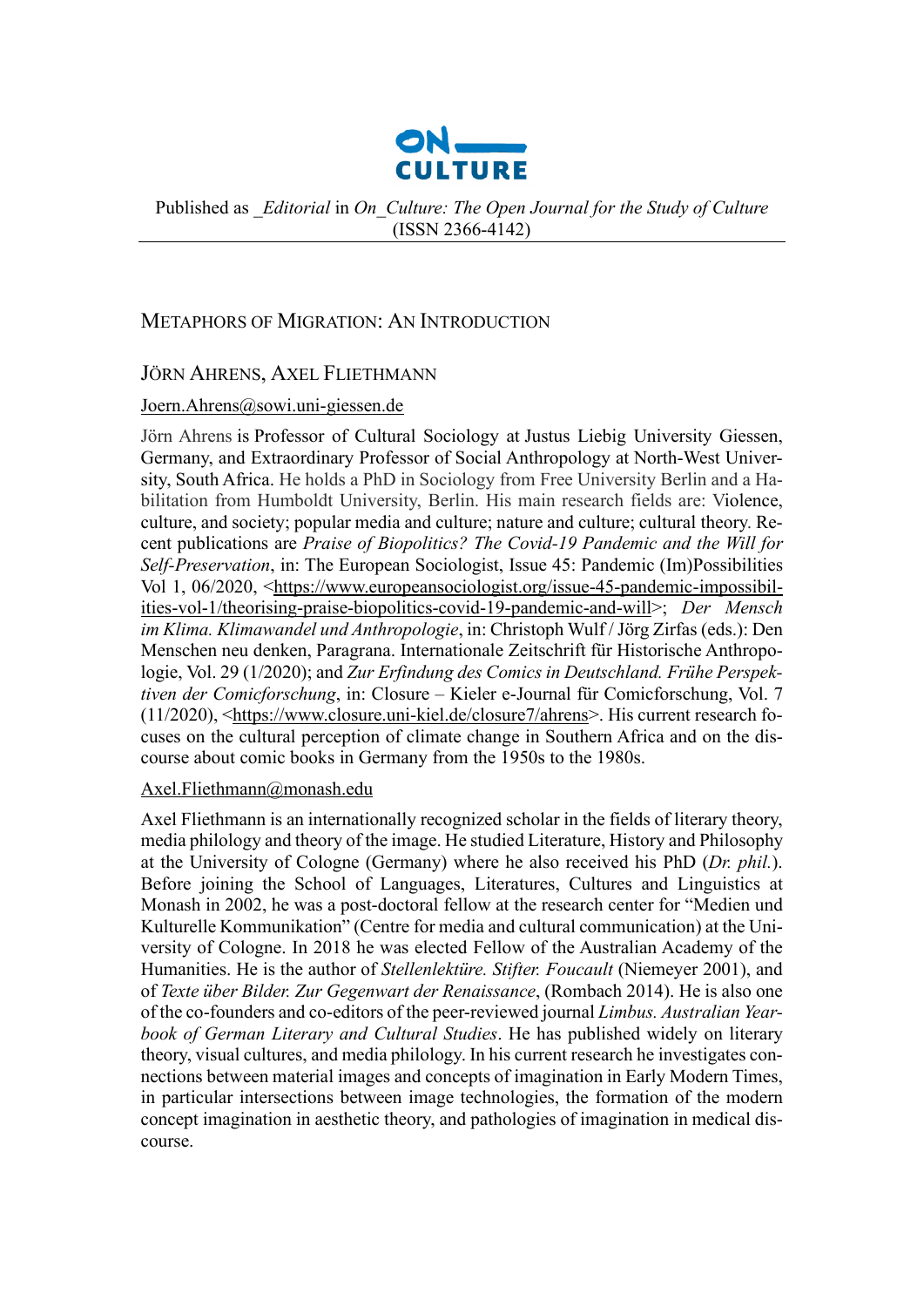# PUBLICATION DATE

Issue 10, December 18, 2020

HOW TO CITE

Jörn Ahrens and Axel Fliethmann. "Metaphors of Migration: An Introduction." *On\_Culture: The Open Journal for the Study of Culture* 10 (2020). [<http://geb.uni](http://geb.uni-giessen.de/geb/volltexte/2020/15785/)[giessen.de/geb/volltexte/2020/15785/>](http://geb.uni-giessen.de/geb/volltexte/2020/15785/).

Permalink URL: [<http://geb.uni-giessen.de/geb/volltexte/2020/15785/>](http://geb.uni-giessen.de/geb/volltexte/2020/15785/%3e) URN: <urn:nbn:de:hebis:26-opus-157858>

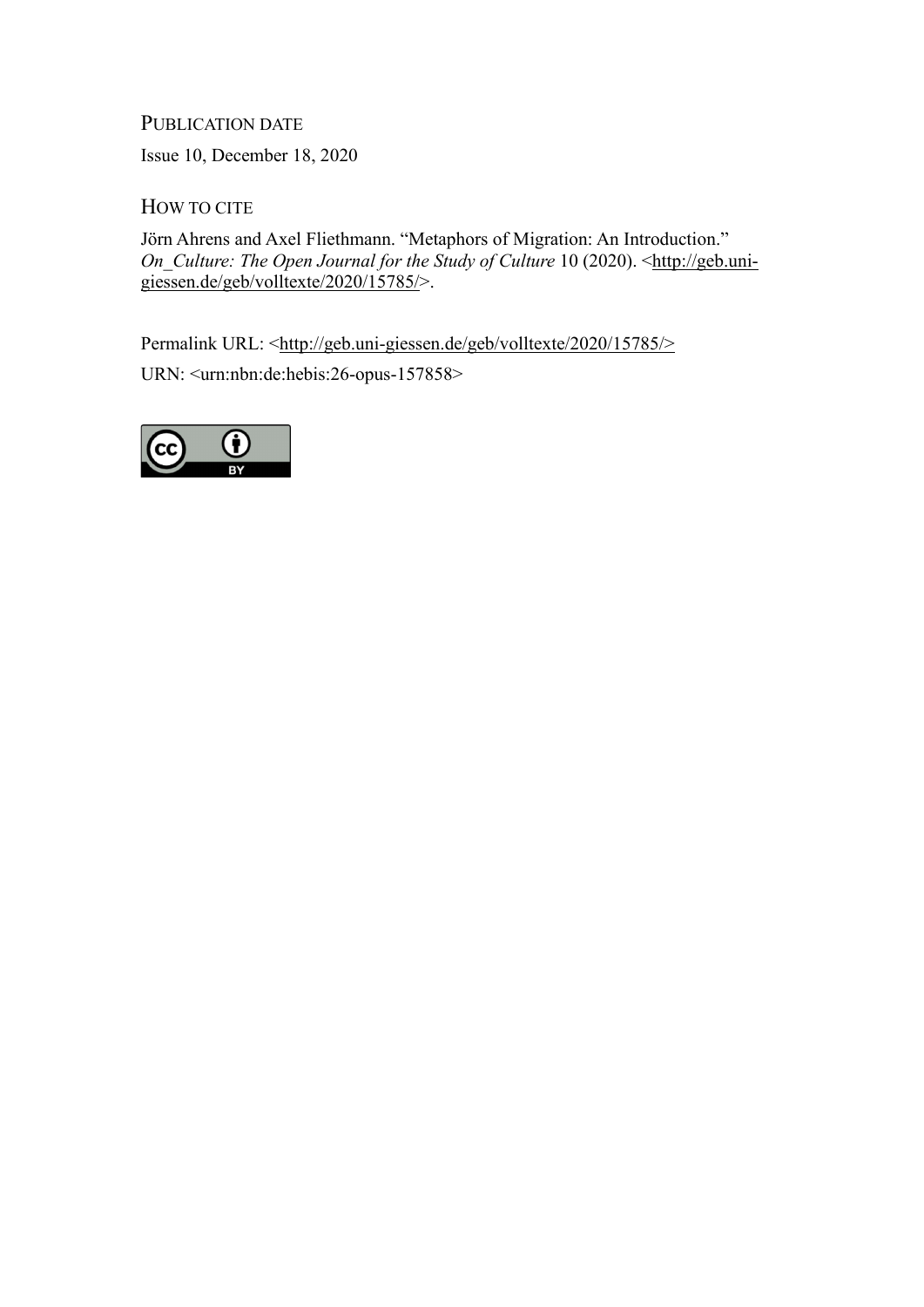# Metaphors of Migration: An Introduction

Currently, migration represents one of the most challenging problems to which societies are called to respond. This guest-edited issue of *On\_Culture* engages with some of the less-explored facets of migration, focusing on the idea that the lived reality of migration is always also framed by discursive formations, and that metaphors can function as creative devices therein to establish a broader perception of what migration could or even should mean in the first place. Taking this perspective, where imagination and lived migration are intricately linked through layers of discourse, should allow us to shed some new light on the topic of migration.

At first glance, migration and imagination may seem quite blind to each other, with migration playing a central part in current Social Sciences research, and imagination traditionally discussed more within the Humanities and the Arts. However, the topics could also be viewed as interdependent. Social perceptions of and political discourse about migration often refer to or stem from particular forms and techniques of imagination, through which our understanding of migration is shaped and labeled as social reality. Thus, diverse "ways of worldmaking"<sup>[1](#page-4-0)</sup> as much as our "society as an imaginary institution"[2](#page-4-1) very much shape what has become the social reality of migration on a global scale.

We will not be able to understand and engage with the processes and phenomena of migration more comprehensively without acknowledging that, although it is a 'real' problem, and one often yielding tragic consequences, migration is founded in imaginative tropes. Perhaps more than any other subject today, migration is a powerful force in the production of cultural meaning and socio-political imagination. Thus, the phenomenon of migration should accordingly be analyzed as depending on social practices and imaginations; doing so would eventually inform the political discourse, equipping migration with meaning that could elicit demands for more appropriate forms of management.

With this in mind, we must understand how any cultural perception of migration is communicated through the use of metaphors, resulting in a distinct framing of migration that is determined by particular cultural codes exceeding the merely political. The use of metaphors as a social practice can help us to analyze migration as a distinct part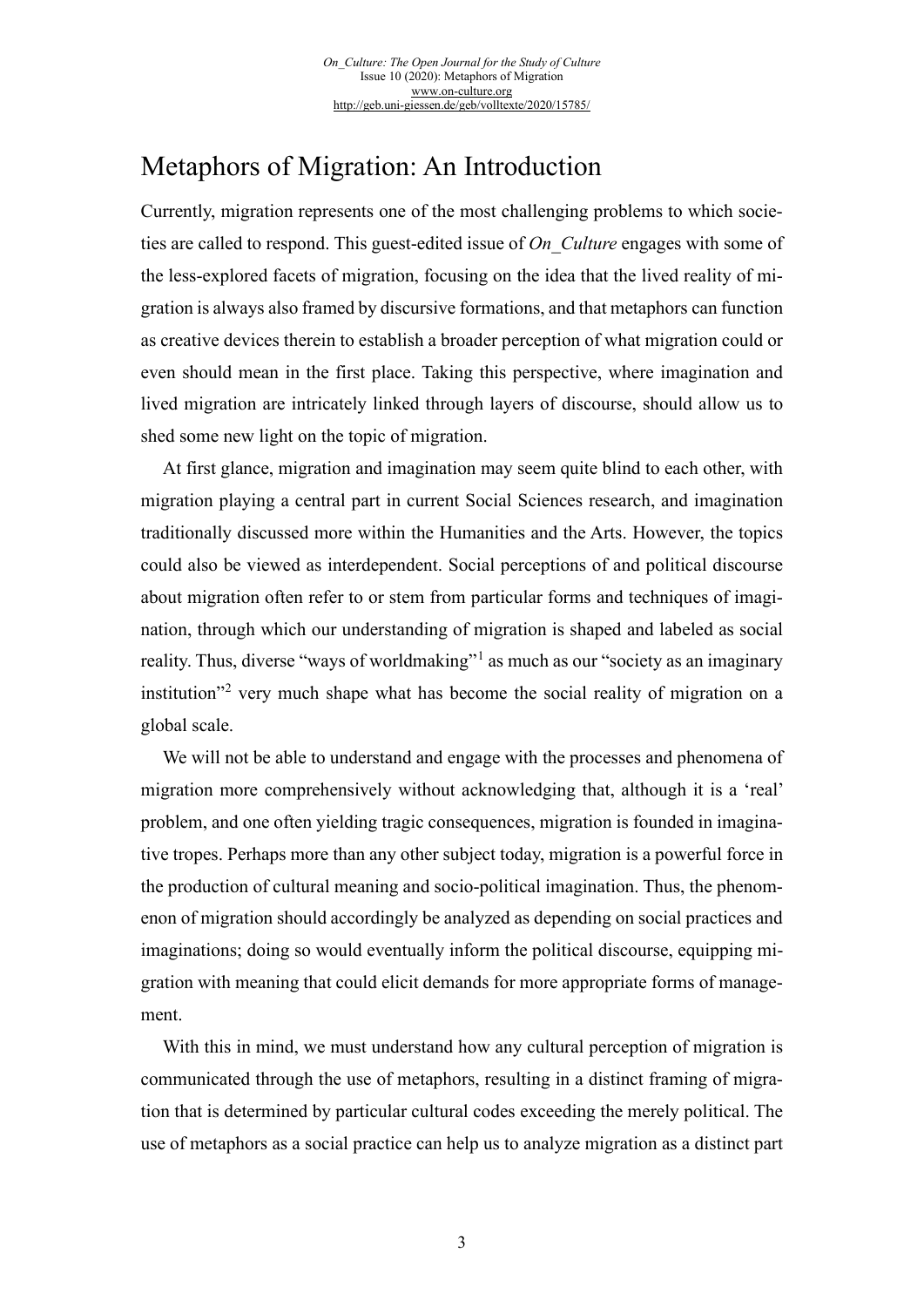of a normative and a coherent *Weltbild*, allowing the social perception and construction of migration as a social reality to be linked back to practices of cultural imagination.

Migration, no doubt, is also connected to a complex history of cultural memorization that in itself is laden with imaginative topoi. In this respect, layers of migration as *cultural tropes* refer to figures stemming, for example, from mythology, poetry, or ideology. The reality of migration within society, then, emerges in various ways within a framework of performative cultural practices of imagination.

Migrating plants, animals, information, and people are the subjects of enormous restrictions, as much as they are also the focus of activism. Simultaneously, we are dealing with a constant migration of ideas, images, and art, all of which continue to influence transformations of a seemingly given social and cultural reality. Flows of capital — legally or illegally — are migrating; so too are objects ranging from food to weaponry, often with enormous consequences. And we should not forget the migrating threats to life posed by bacteria, viruses, disease, and radioactivity.

Given this multitude of migrating objects, we should not separate notions of disturbance and disruption, or practices of othering, exclusion, or assimilation from forms of signification or deliberations on "the meaning of meaning".<sup>[3](#page-4-2)</sup> Adequate understanding of migration therefore essentially warrants a careful interdisciplinary collaboration.

The eight contributions to this issue of *On Culture* feature approaches that focus on interdisciplinary design when addressing the manifold facets of migration. They also deal with migration as a global reality and challenge, as much as a phenomenon of discursive density or 'poetry.'

[Hannes Kaufmann](http://geb.uni-giessen.de/geb/volltexte/2020/15790/) analyzes renegotiations of "cultural self-interpretation" as a means of understanding political superstructure in a social community evolving through current migration processes in the context of re-emerging authoritarian politics. [Matteo Dutto and Andrea Del Bono](http://geb.uni-giessen.de/geb/volltexte/2020/15786/) focus on Prato's multicultural neighborhood Macrolotto Zero to explore how processes of exchange and conflict have profoundly changed the way in which the neighborhood is imagined and (re-)conceptualized.

In their contribution[, Laurin Mackowitz and Daniel Lorenz](http://geb.uni-giessen.de/geb/volltexte/2020/15787/) trace figurative language regarding images of the house as applied to constellations of migration. By developing a critical metaphorology, they aim to analyze underlying contexts of patriarchy and nationalism. Finally, [Chantelle Mitchell and Jaxon Waterhouse](http://geb.uni-giessen.de/geb/volltexte/2020/15788/) apply a metaphor of the pumice raft when reading the movement of people across porous borders, apprehending